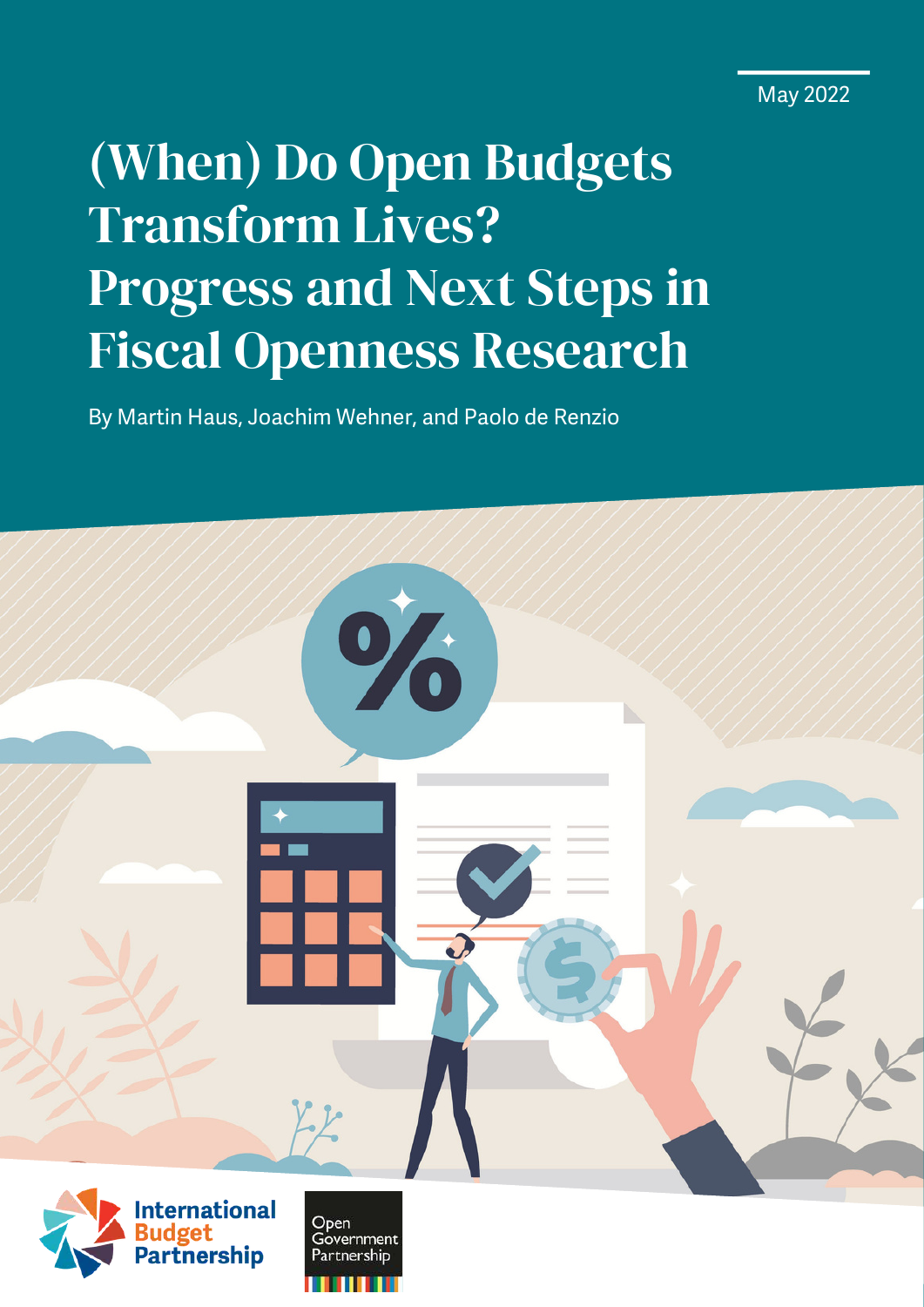*We document a rapidly growing empirical literature that can plausibly claim to identify causal effects of*  transparency or participation in budgeting in a variety of contexts. Recent studies convincingly demonstrate that *the power of audits travels well beyond the context of initial field-defining studies, consider participatory budgeting beyond Brazil, where such practices were pioneered, and examine previously neglected outcomes, notably revenues and procurement. Overall, the study of the impacts of fiscal openness has become richer and more nuanced. The most well-documented causal effects are positive: lower corruption and enhanced accountability at the ballot box. Moreover, these impacts have been shown to apply across different settings. We conclude that the empirical case for open government in this policy area is rapidly growing in strength. We set out challenges related to studying national-level reforms; working directly with governments; evaluating systems as opposed to programs; clarifying the relationship between transparency and participation; and understanding trade-offs for reforms in this area.*

Open and accountable government budgeting remains an essential component of good governance. Most recently, the need for open budgeting has been thrown into sharp relief across the world by the large-scale emergency expenditures in response to the Covid-19 pandemic. Yet proponents of greater fiscal openness are challenged to provide credible evidence that transparency and participation can deliver real benefits to those who are most reliant on government services, and society more widely. One comprehensive review of evidence on the impacts of fiscal openness considered 38 empirical studies published between 1991 and early 2015 (de Renzio and Wehner 2017). It found that increased budgetary disclosure and participation are consistently associated with improvements in the quality of the budget, as well as governance and development outcomes. At the same time, this review also pointed out that only a handful of studies convincingly identify causal effects, in the form of reduced corruption, enhanced electoral accountability, and improved allocation of resources. Causal evidence was especially thin for ultimate impacts of interest related to human development, for example health outcomes such as infant mortality, or educational attainment.

Given how much the field has evolved and the growing interest in this research area—and in open government more generally—it is both opportune and necessary to update the review with more recent findings from published academic research and other rigorous policy-oriented research, covering the years from 2015 onwards. We also want to reflect more broadly on the state of research on the impacts of fiscal openness, to shape the debate on its future directions. Our research was commissioned by the International Budget Partnership (IBP), which works in collaboration with civil society, state actors, international institutions, and the private sector to create open and accountable government budgeting processes, and by the Global Initiative for Fiscal Transparency (GIFT) network, which helps countries to advance and institutionalize significant, continuous improvements in fiscal transparency, participation, and accountability. It also contributes to a review by the Open Government Partnership (OGP) taking stock of available evidence on several topics relevant to open government, including fiscal openness.

The immense interest in understanding the impacts of transparency and participation more generally is reflected in a range of related reviews that have been undertaken since 2015, including by Alt (2019), Khemani et al.(2016), Kosec and Wantchekon (2020), OGP (2018), Rathinam et al.(2019), Rudiger (2018), and Tsai et al.(2019). A recent review by the Abdul Latif Jameel Poverty Action Lab (J-PAL 2020) considers a crucial segment of the work within the scope of our review. While broadly related to these other efforts, our survey is much more specific in scope, as we set out further in the following section. We focus exclusively on the impacts of government openness in the budget process.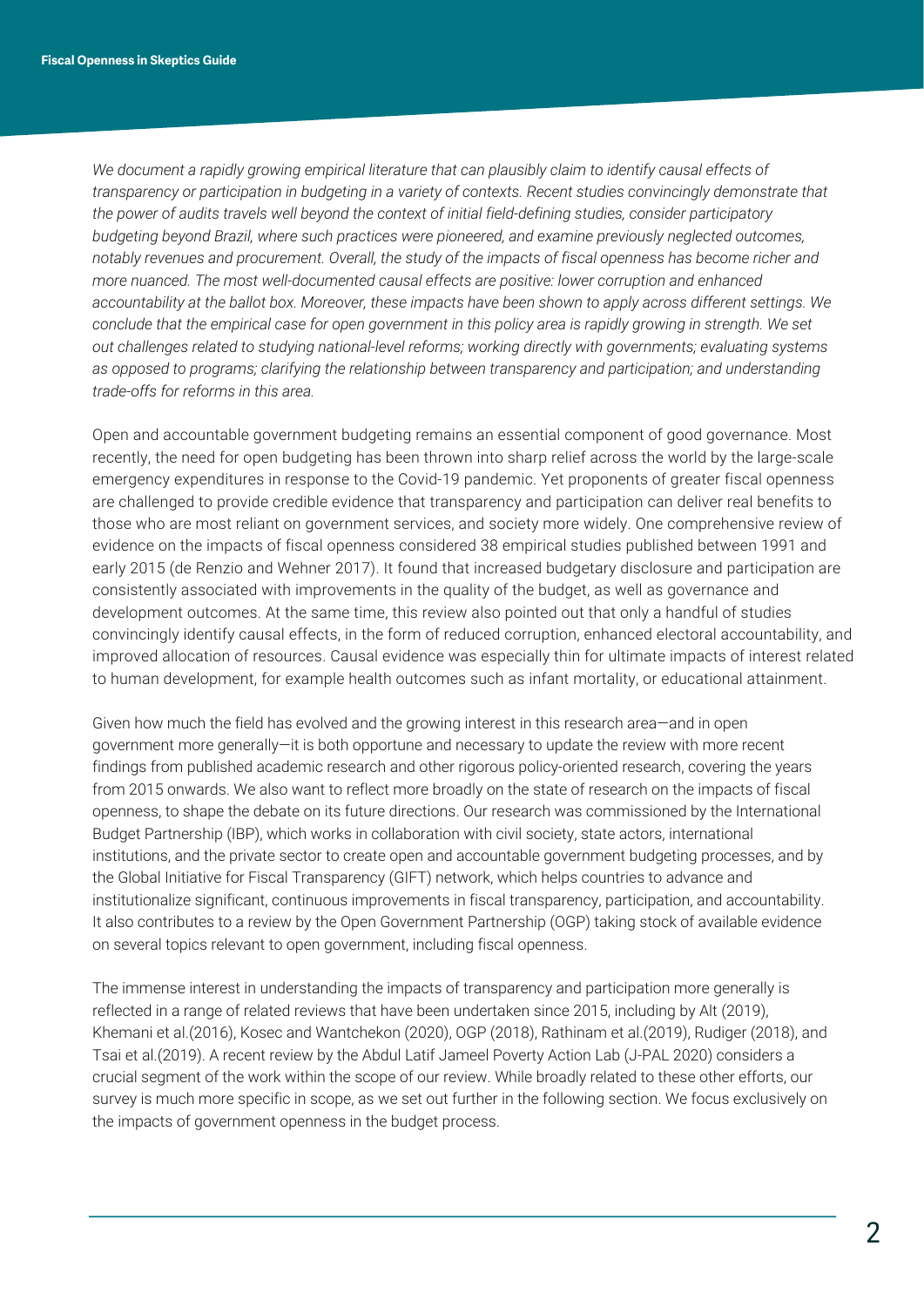We are interested in understanding and documenting what happens when governments open up the way they manage public finances in practice, as debates about the merits of open budgets cannot be settled on the basis of normative arguments alone. Fiscal openness enthusiasts should test their beliefs and expectations, not only in search of supportive findings, but also to understand potential limitations and how these might be overcome. Skeptics, on the other hand, will only be swayed by convincing empirical evidence. Our focus also connects directly with the earlier survey by de Renzio and Wehner (2017).

In the following, we set out the scope for this survey and outline our approach to identifying relevant literature. Next, we highlight key findings and several subsets of the literature more specifically. The conclusion relates the discussion to gaps and patterns identified in the earlier review and develops implications and recommendations for further research.

### 1. Review scope and process

This review covers research published since 2015 that empirically evaluates a causal argument about the impact of fiscal or budget openness. The term "fiscal openness" or "budget openness" encompasses both transparency and participation in relation to the budget, including spending and revenues, as well as deficits and debt. More specifically, it refers to government action that involves the official publication of budget information (transparency) or public authorities providing opportunities for citizen engagement (participation) at any stage of the budget process. The budget cycle covers the formulation, approval, execution, and audit and evaluation stages. Our review thus excludes purely theoretical treatments without empirical evidence, or empirical work examining interventions undertaken by actors other than the government, such as civil society organizations, academic researchers, private companies, etc.

Principally, we looked for research that achieved publication as a peer-reviewed academic article, a book with an academic press or well-known commercial publisher, or as a working paper of an institution that has made significant contributions to work in this area. We did however make some exceptions for manuscripts in development and unpublished at the time of our review (the autumn of 2021), which in our assessment revealed significant promise and cover substantively important aspects in this area. Moreover, we did not constrain our review in terms of the types of impacts, which could be any outcome broadly related to human or economic development, governance, or the use of public financial resources in aggregate, allocative, or operational terms (see de Renzio and Wehner 2017: Figure 1). This also includes equity, for example in relation to who participates or benefits from fiscal openness.

Yet we applied the above rules flexibly and remained open to considering closely related papers that have direct implications for understanding the impacts of fiscal openness. This might be where an intervention was undertaken by actors other than the government but had a clear link to transparency or participation in public finance, for instance when it was implemented in close collaboration with government authorities, or at substantial scale. Also of interest were conceptual critiques and discussions, studies illuminating important contextual conditions for example related to civil society or the media, or methodological approaches that might be deployed in future research on the impacts of fiscal openness.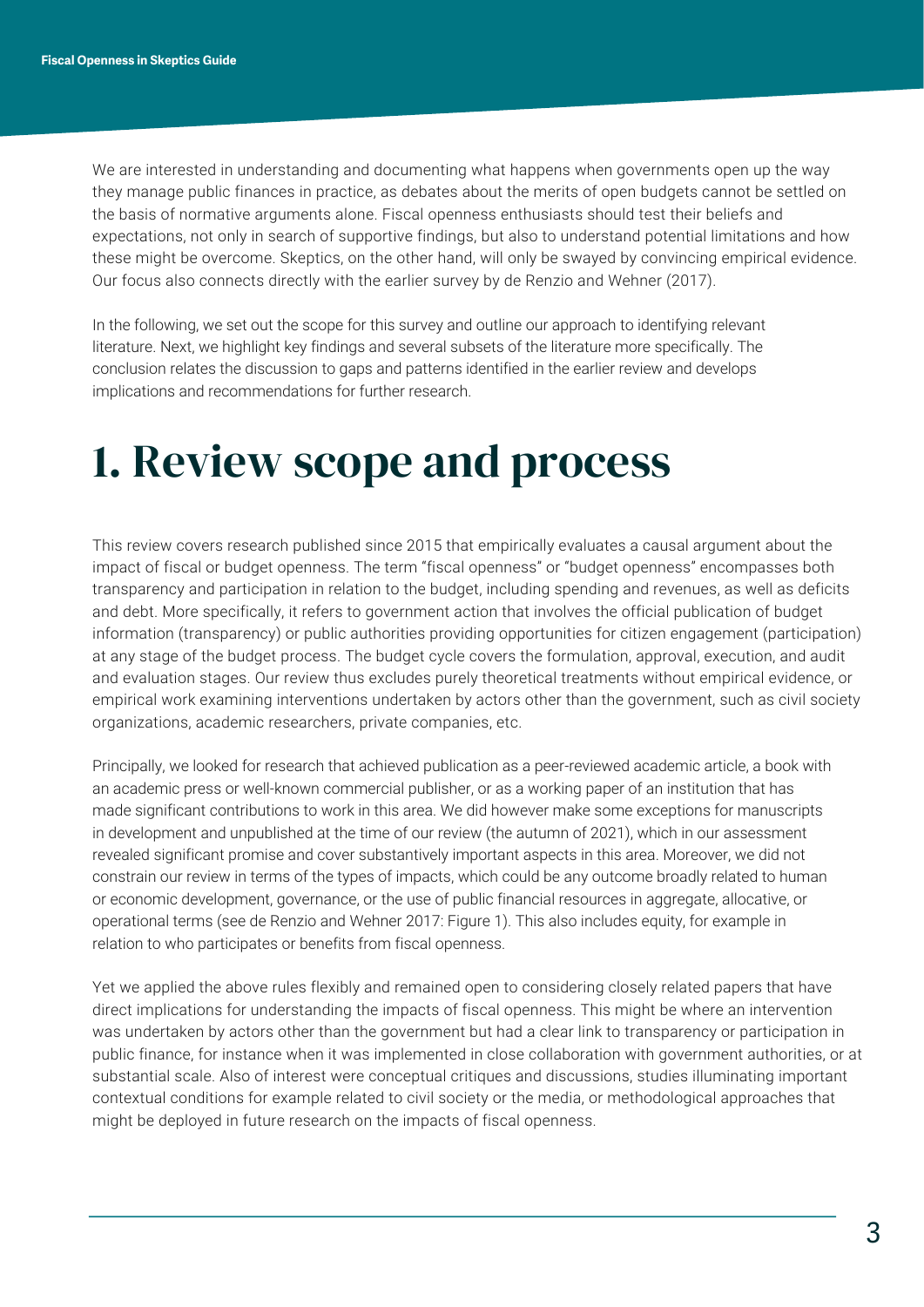A final criterion was the strength of the underlying research design. Given our search for evidence on impacts, our focus here is on studies that can credibly claim to identify causal effects, especially those based on randomized evaluations (Glennerster and Takavarasha 2013) or natural experiments with (as-if) random treatment assignment and regression discontinuity designs (Dunning 2012). Field experiments are widely considered the gold standard for causal inference, but they can be difficult or impossible to implement, for instance to study economic policy. Natural experiments, too, may not be available to examine a context or phenomenon of interest. Hence, we also included studies that are not purely correlational but fall short of being fully experimental. These limit some threats to valid inference, for example by using fixed effects estimators, or deploy quasi-experimental approaches with non-random treatment assignment, such as differences-in-differences (Angrist and Pischke 2009).

For the survey underpinning this review we emailed 55 individuals across universities, think-tanks, and multinational organizations. The respondents were scholars or practitioners with a significant track record of work in this area of study. We consulted colleagues at IBP and GIFT in compiling this list. Some of the recipients forwarded our request to colleagues and responded with joint input. Altogether, we received more than 30 responses of varying length, including several very detailed ones. Our survey covered three questions that asked respondents about their main contributions related to this area, what they regarded as major contributions by other scholars, and their views on future directions for research in this area (see Appendix A).

We collected all studies recommended by the survey respondents and added some that we had identified ourselves. This resulted in a total of more than 200 publications or papers. In a next step, we applied our scope criteria to this entire set of publications. We thus looked for studies (a) published or produced since 2015 that (b) had an independent variable or "treatment" that related to government disclosing information or enabling participation at any stage in the budget process, (c) analyzed this in relation to outcomes including in the broad areas of governance, development, or the quality of the budget, and (d) could make a claim to identify causal effects or present robust statistical associations based on research designs that protect against some threats to valid inference, principally those discussed by Angrist and Pischke (2009).

Two of us individually went through the papers and applied the above four criteria, and then jointly agreed our selection. This yielded a total of 32 studies, summarized in Appendix B, which complements the appendix in de Renzio and Wehner (2017) listing the studies included in the earlier review. Appendix B indicates, amongst others, the main dependent and independent variables, and whether a study was based on a randomized controlled trial, natural experiment, or quasi-experiment. We also collected some additional research that did not comply with our criteria, but with a potential to inform conclusions and recommendations in our paper, such as the above-mentioned surveys of the literature in overlapping or adjacent fields. The references at the end of this paper distinguish studies that were included in our review and others that we refer to in the wider discussion.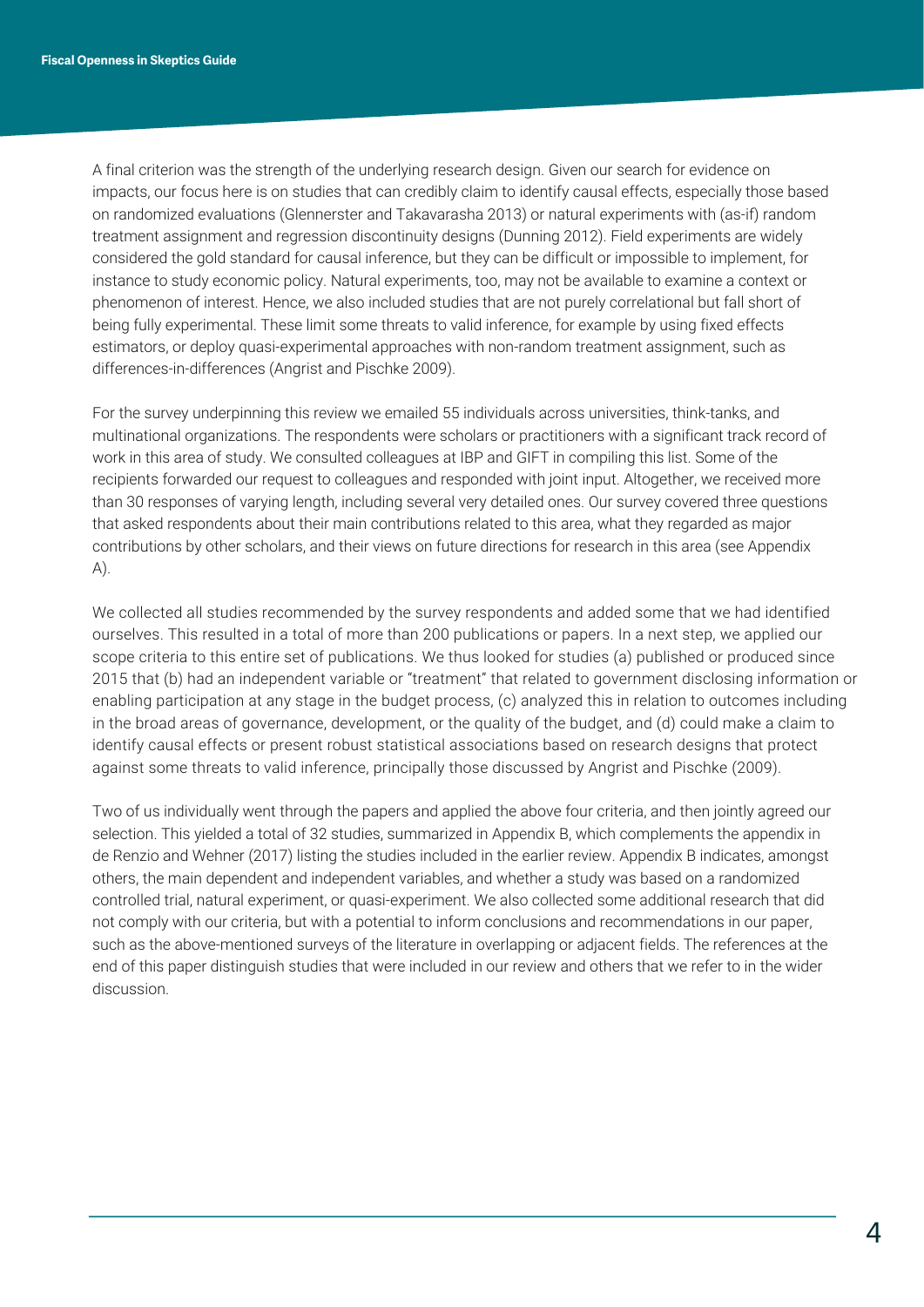### 2. Overview of findings

We detect substantial scholarly interest in both fiscal transparency and participation since the previous review was carried out in 2015. Our list includes 30 studies covering effects of either participation (14) or transparency (16), and two that examine both within the same research design. It is striking that the strongest research designs are predominantly found in studies relating to the impacts of budget transparency, especially of audits. Of the 12 studies that can make convincing claims to identify causal effects due to their research designs, nine involve audits, one relates to participation, and two examine both audits and participation in the same research design. Three of these 12 studies do not meet all our criteria in the strictest sense, as they do not directly assess the impact of a government openness (Beuermann and Amelina 2018, Keefer and Roseth 2021, Sjoberg et al. 2019). However, we decided to include them as they provide a rare instance of a randomized controlled trial covering participation (Beuermann and Aemlina 2018), focus on service delivery outcomes rather than more immediate impacts (Keefer and Roseth 2021), and provide cross-country evidence on revenues (Sjoberg et al. 2019). Before discussing the main substantive developments, this section first highlights some wider patterns.

One noteworthy development is that scholars of participatory budgeting have shifted attention to new contexts. In addition to further work on Brazil (Touchton et al. 2020, Touchton and Wampler 2020) and India (Costa-Font and Parmar 2021), recent contributions include evidence from Indonesia (Grillos 2017), the Philippines (Saguin 2018), Russia (Beuermann and Amelina 2018), South Korea (Hong 2018, Jung 2021, No and Hsueh 2020) and the United States (Calabrese et al. 2020, Hagelskamp et al. 2020, Karner et al. 2019, Shybalkina and Bifulco 2019, Su 2018). Most of the latter—four out of five studies cited—focus on participatory budgeting in New York City. This focus reflects the city's density of academic institutions and social scientists, which raises an important point related to the selection of cases that get documented in the literature. While the overall diversification of cases is very welcome, funders and the research community should pay attention to ensuring adequate coverage of cases that are less accessible or where local scholars lack prerequisite resources.

Our summary also reveals distinct patterns of academic attention across different disciplines in the social sciences. Studies of participation in budgeting are dominated by public policy scholars and political scientists, while work on transparency, including audits, is more dominated by (political) economists. This may be related to different substantive focuses and methodological approaches. For example, political scientists may be more interested in the nature and quality of deliberative processes and deploy qualitative research as well as quantitative research designs. It is unclear whether the dearth of causally identified evidence on the impacts of participatory budgeting reflects disciplinary differences in research traditions, or an inherent difficulty to identify impacts in this area. In contrast, all four studies that, at the time of this review, had achieved publication in major general or field journals in economics examined impacts of audits (Avis et al. 2018, Bobonis et al. 2016, Larreguy et al. 2020, Zamboni and Litschig 2018).

In terms of substantive progress, it is nice to see that several gaps identified previously by de Renzio and Wehner (2017) are getting more attention in this recent wave of research. Examples include procurement (Bauhr et al. 2019, Geradino et al. 2017, Zamboni and Litschig 2018) and revenues (Sjoberg et al. 2019, Touchton et al. 2020).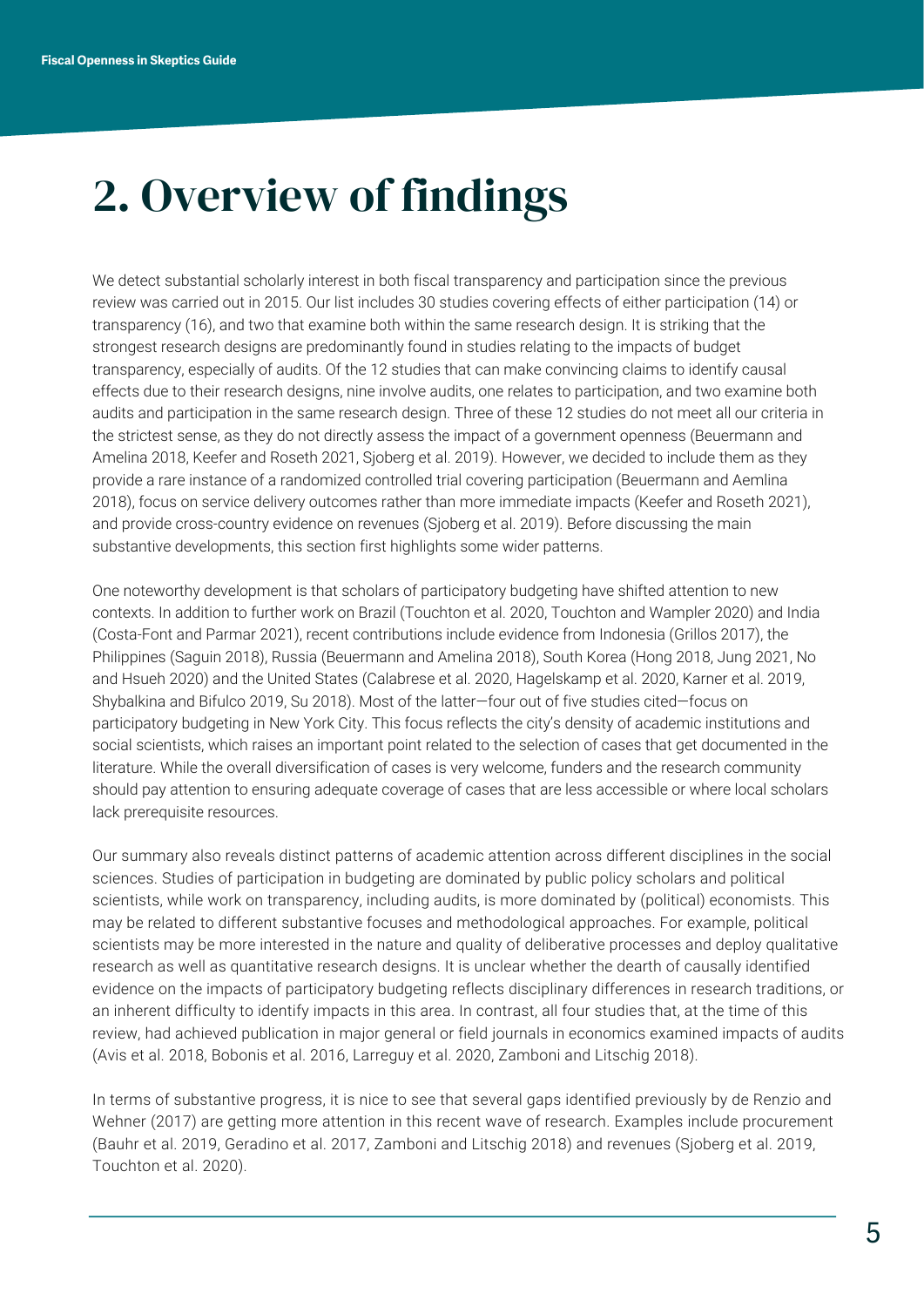In addition, there is new research on traditional macro-fiscal outcomes that have been linked to transparency, including foreign direct investment (Cicatiello et al. 2021) and access to borrowing (Kemoe and Zhan 2018). In the wake of the global financial crisis in 2007 and 2008, increased attention has been given to assessing and ensuring the disclosure of fiscal risks, as reflected in the IMF's revised Fiscal Transparency Code. Recent scholarship picks up on this important new focus. ElBerry and Goeminee (2021) report a correlation between fiscal risk monitoring and budget credibility in low and middle-income countries. Copelovitch et al. (2018) contribute a study that links government disclosure of financial system data to lower and less volatile borrowing costs in advanced economies with low debt burdens. Aaskoven (2020) shows that access to revenues from oil amplifies electoral cycles in public spending, but that this can be countered by budget transparency. These are substantively important aspects to examine, even if it is difficult to do so with causally identified designs. Further work on transparency and macro-fiscal outcomes will benefit from more studies with designs that mitigate some endogeneity concerns or in settings that offer additional causal leverage (e.g., Glennerster and Shin 2008).

Lastly, we note several studies tackle issues that may lead to a more nuanced understanding of the potential of open budgeting. Studies from different contexts provide evidence and caution that participatory processes with bias in representation may not effectively target those most in need (Grillos 2017, Karner et al. 2019, Saguin 2018). Bauhr and Carlitz (2020) present data from Vietnam suggesting that whether transparency improves public service delivery may depend on the nature of the service, with improvements more likely where service provision entails substantial discretion by street-level bureaucrats. Some of the literature on audits looks at potential side-effects, such as distortions of procurement procedures (Gerardino et al. 2017), or the crowding-out of grassroots participation in bottom-up monitoring (Gonzalez et al. 2020). This is not to detract from an overall positive policy message in this literature. Rather, such studies are a sign of a maturing research field where attention is shifting from establishing whether transparency and participation "matter", to probing the conditions that enable benefits to be realized, and potential trade-offs and unintended consequences. In more technical terms, this allows for a more nuanced assessment of impacts beyond the Average Treatment Effect (ATE) towards including moderating variables that may not only matter for the impact size, but at times also determine whether the treatment has a positive or negative effect.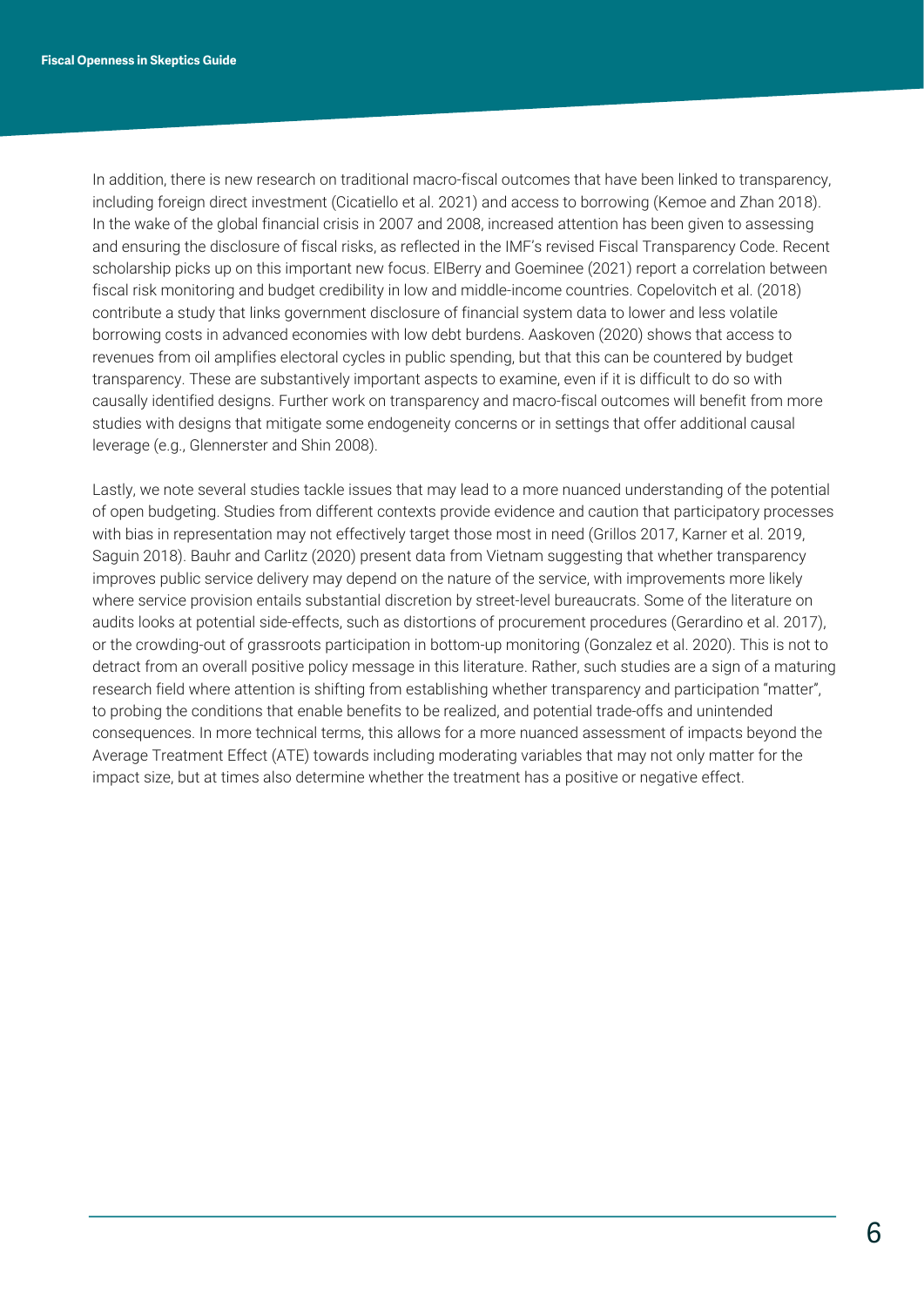## 3. Specific results

In this section, we focus on four substantive areas where our review identifies significant activity or progress. The first two examine specific independent variables. Here, we review studies documenting the effects of external audits, an area where the evidence is most convincing due to several studies with natural experimental designs that involve (as-if) random treatments, and participatory budgeting, which is now studied across many more empirical settings than Brazil. In addition, we also discuss work where the dependent variable is related to revenues or procurement, where scholars have started to fill research gaps noted in the previous review. While this implies some overlap of the studies covered in the first two and the last two sections, it allows us to highlight the main developments. This presentation should also benefit readers interested in any one of these four areas.

#### Audits

The most extensive documentation of causal impacts within the scope of this review relates to new research on external audits. All of the studies discussed here involve external audits whose results are made publicly available. Earlier seminal contributions documented audits reduced the extent of corruption in Indonesian road projects (Olken 2007) and facilitated electoral accountability of Brazilian mayors (Ferraz and Finan 2008). More recent work returns to these and related questions in the contexts of Indonesia (Gonzalez et al. 2020) and Brazil (Avis et al. 2018, Zamboni and Litschig 2018, Funk and Owen 2020), but also broadens the geographical scope by providing evidence from Chile (Gerardino et al. 2017), Italy (Vannutelli 2021), Mexico (Larreguy et al. 2020), Puerto Rico (Bobonis et al. 2016), and South Africa (Berliner and Wehner 2021). These studies can make causal claims due to their research designs. We distinguish randomized controlled trials (Gonzalez et al. 2020, Zamboni and Litschig 2018), natural experiments with (as-if) random treatment assignment (Avis et al. 2018, Berliner and Wehner 2021, Gerardino et al. 2017), and quasi-experiments without random treatment assignment (Bobonis et al. 2016, Larreguy et al. 2020, Vannutelli 2021).

Following the tradition of Olken (2007), one set of studies examines causal effects of audits on corruption or service delivery (see also J-PAL 2020). A reanalysis of Olken's data by Gonzalez et al. (2020), which we discuss more fully in the next section, confirms the effectiveness of audits but suggests they weaken the effectiveness of community monitoring. Zamboni and Litschig (2018) find that in Brazil, a randomized increase in the annual audit risk by 20 percentage points reduced both the share of audited resources for procurement and of procurement processes with evidence of corruption by about 10 and 15 percentage points, respectively. On the other hand, these audits do not affect satisfaction with health services or compliance with regulations for a cash transfer program, which the authors attribute to differences in the severity and likelihood of sanctions. Also on Brazil, Avis et al. (2018) build on Ferraz and Finan (2008) and find that random audits reduce corruption, predominantly by increasing the chances of a police crackdown or a conviction in court. Beyond corruption, Funk and Owen (2020) revisit the Brazilian audit program and document positive impacts of audits on an index of municipal service delivery outcomes. Bobonis et al. (2016) analyze the impact of audits on corruption across municipalities in Puerto Rico. In this setting, mayors can anticipate the timing of audits.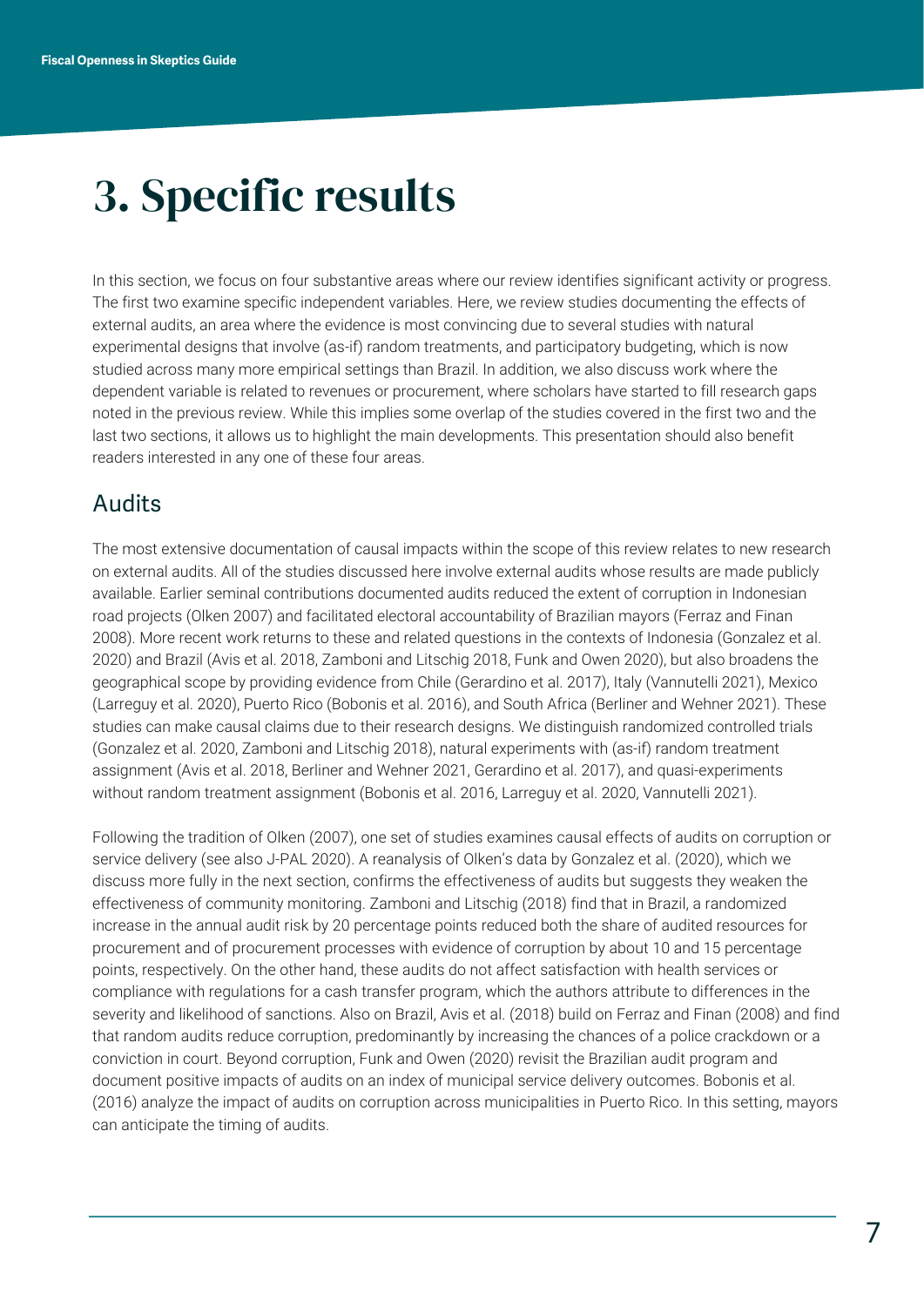The study shows they adjust corrupt behavior when this could result in a damaging audit ahead of elections only subsequently to revert to higher levels of rent extraction. This finding also underlines the need to consider long-term impacts rather than basing policy recommendations only on ex-post impact evaluations shortly after an intervention.

A second set of studies follows Ferraz and Finan (2008) to examine electoral outcomes. Bobonis et al. (2016) find that mayors who adjust to pre-election audits by reducing corruption increase their likelihood of reelection. But as these audits do not induce a sustained reduction in corruption, voters are left with more responsive but not less corrupt politicians. Larreguy et al. (2020) find the presence of local broadcasters conditions the effect of pre-election audits in Mexico. An additional local station reduces the vote share of the incumbent mayor's party by about 1 percentage point where audits detect substantial unauthorized or badly targeted expenditures, and vice versa. Berliner and Wehner (2021) examine the impact of a nationwide summary report on local audits in relation to as-if randomly timed by-elections due to the death of local ward councilors in South African municipalities. Here, the vote share of the party of the mayor responsible for municipal funds increased (decreased) in response to improved (poor) audits, by about 5 percentage points, but only when by-elections occurred shortly after the nationwide release. This effect is not conditional on the presence of local media, but they show local audits get significant media attention in general and affect how citizens evaluate the performance of their mayor and local authority. All studies highlight the need for audits to be timely—available ahead of elections—to facilitate accountability.

Others add new angles that contribute findings on when or how audits matter. Vannutelli (2021) exploits a change in Italy where the appointment of auditors was removed from the discretion of mayors and randomized instead. The reform was introduced in a staggered manner depending on the timing of the expiration of an incumbent auditor's three-year term. The study finds significant improvements in budget management due to the reform, resulting in an increase in the average net surplus of about 1 percent of the overall annual budget. The study is a reminder that the independence of auditors is important, highlighting the need to differentiate impacts along the quality dimension. This is likely a problem especially where auditors have strong local ties or dependencies, or where the quality of auditors deployed can be systematically manipulated. Another study, by Gerardino et al. (2017) highlights how auditees may strategically adjust to audits. Looking at procuring public entities in Chile, they find that audits induced a shift to less transparent direct contracting that made it more difficult to detect infractions. For audits to be fully effective, the potential for such distortions needs to be considered and countered.

Overall, this impressive subset of literature documents that the publication of independent external audits can reduce corruption and enhance electoral accountability, especially where their public dissemination is supported by local media. The effectiveness of these external audits is reduced where auditors lack independence, and where auditees can anticipate the timing of audits relative to elections, or otherwise adjust their behavior strategically to weaken the detection or consequences of poor governance.

#### Participation

Most recent studies of participation lack a robust causal design based on (as-if) random treatments. As an exception, Beuermann and Amelina (2018) present a randomized controlled trial of participatory budgeting in rural Russia.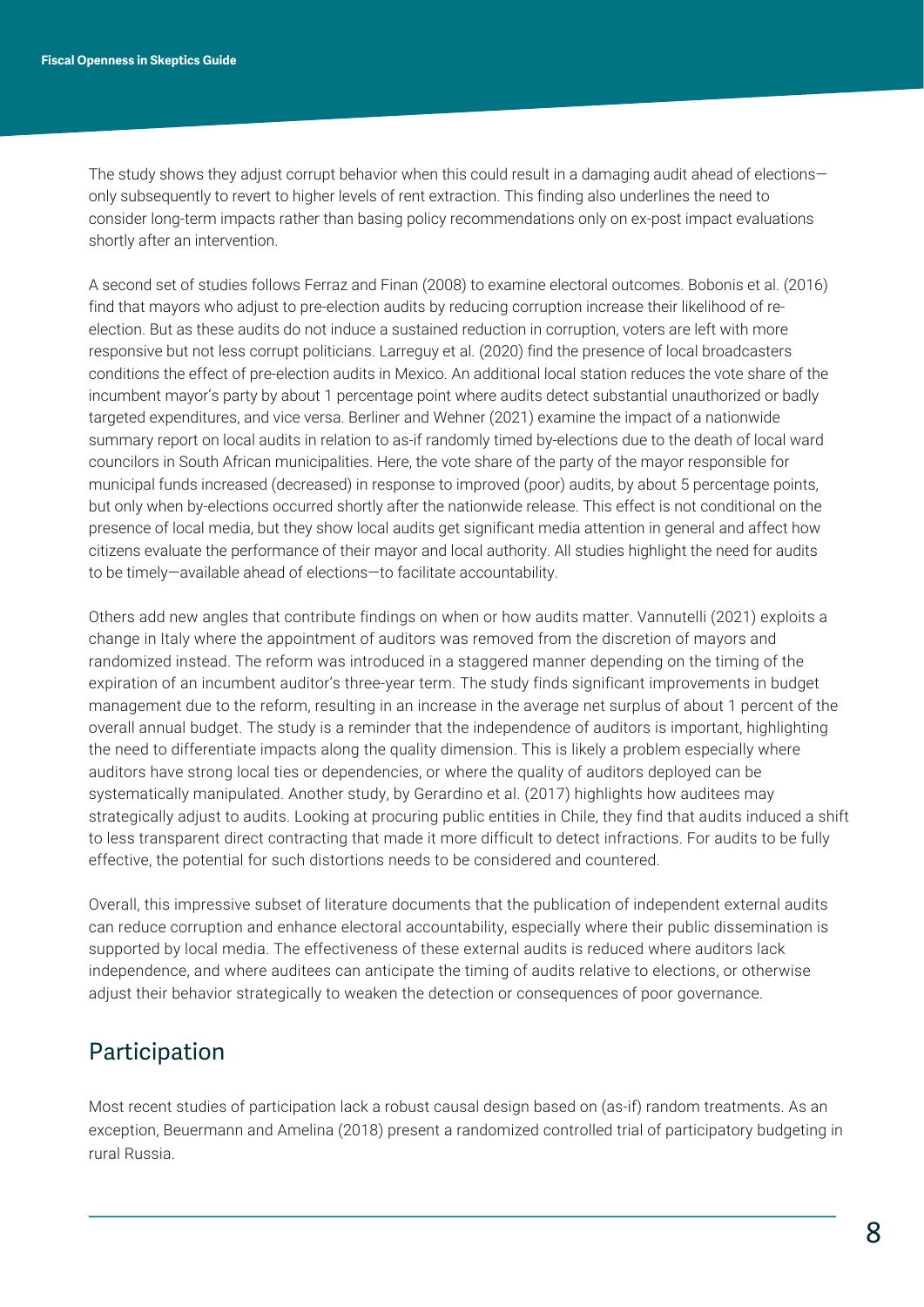This took place within the context of a broader decentralization reform that included a legal mandate for public hearings before the budget gets approved and for citizen monitoring of spending through local councils. The intervention was part of a World Bank project implemented by a non-government entity and hence was, strictly speaking, outside the scope of our review. Yet we include it, as it provides a rare instance of an experimental design in the participation literature.

As part of the intervention, local authorities were randomly assigned training and technical assistance. The evaluation showed that training alone was unable to improve the implementation of participatory budgeting, while in combination with technical assistance it improved a variety of outcomes, including citizen engagement, local tax revenue collection, preference matching between citizens and authorities, and public service satisfaction. Yet, these positive findings only materialized in "mature decentralized contexts" (Beuermann and Amelina 2018: 376), indicating that institutional history matters for enabling effective participation and echoing results from Brazil that we discuss below. Outside such a context, the provision of technical assistance was only able to increase tax revenue collection. The intervention also underlines the importance of better understanding how administrative capacity matters for effective participation. It hints at a potential trade-off in contexts where such capacity is rare (if scarce administrative resources are used for making participation effective, does this undermine other activities one might value?) and that the sequencing of participatory reforms affects whether they are successful (on sequences, see Pierson 2004).

An important recent contribution by Gonzalez et al. (2020) reanalyzes Olken's (2007) study of corruption in Indonesian road projects. They exploit the fact that different treatments in the original study were independently assigned and examine the interaction of top-down audits and bottom-up community monitoring in a multiplicative specification. In contrast to Olken (2007), they conclude that community participation did reduce missing funds, but only in the absence of simultaneous top-down audits, which dampen citizen participation in monitoring. They conclude that "the presence of effective and credible topdown monitoring can actually undermine the participation goals of a competing grassroots intervention" (Gonzalez et al. 2020: 27). Their estimates suggest that community monitoring can be as effective in reducing corruption as top-down audits, and almost three times as cost-effective.

Other studies provide less causal leverage. Two new studies from Brazilian municipalities offer insights about two outcomes that have received less attention in the literature. First, Touchton et al. (2020) compare municipal governments with participatory institutions (i.e., policy councils and participatory budgeting) to those without and find a positive correlation of participation with higher tax revenues. They mitigate endogeneity concerns by matching similar municipalities with and without such institutions. Interestingly, they find that this positive correlation between participatory budgeting and revenue collection appears to strengthen over time. Tracing the mechanisms of such reinforcing relationships might be one area of future research. In a second study from Brazil, Touchton and Wampler (2020) focus on the effect of participatory budgeting on a development outcome, infant mortality. They find the adoption of participatory budgeting is associated with lower infant mortality. Similar to their study on tax revenues, they also find that those municipalities who adopted participatory budgeting early had the largest effect sizes. While a more robust identification strategy is required to judge to what extent these are sorting effects, it nonetheless suggests that institutionalized participation might have positive general equilibrium effects in the long run that one-off interventions are less likely to achieve.

In a study from India, Costa-Font and Parmar (2021) find that being exposed to village health committees increases the use of maternal health services but not preventive child health care.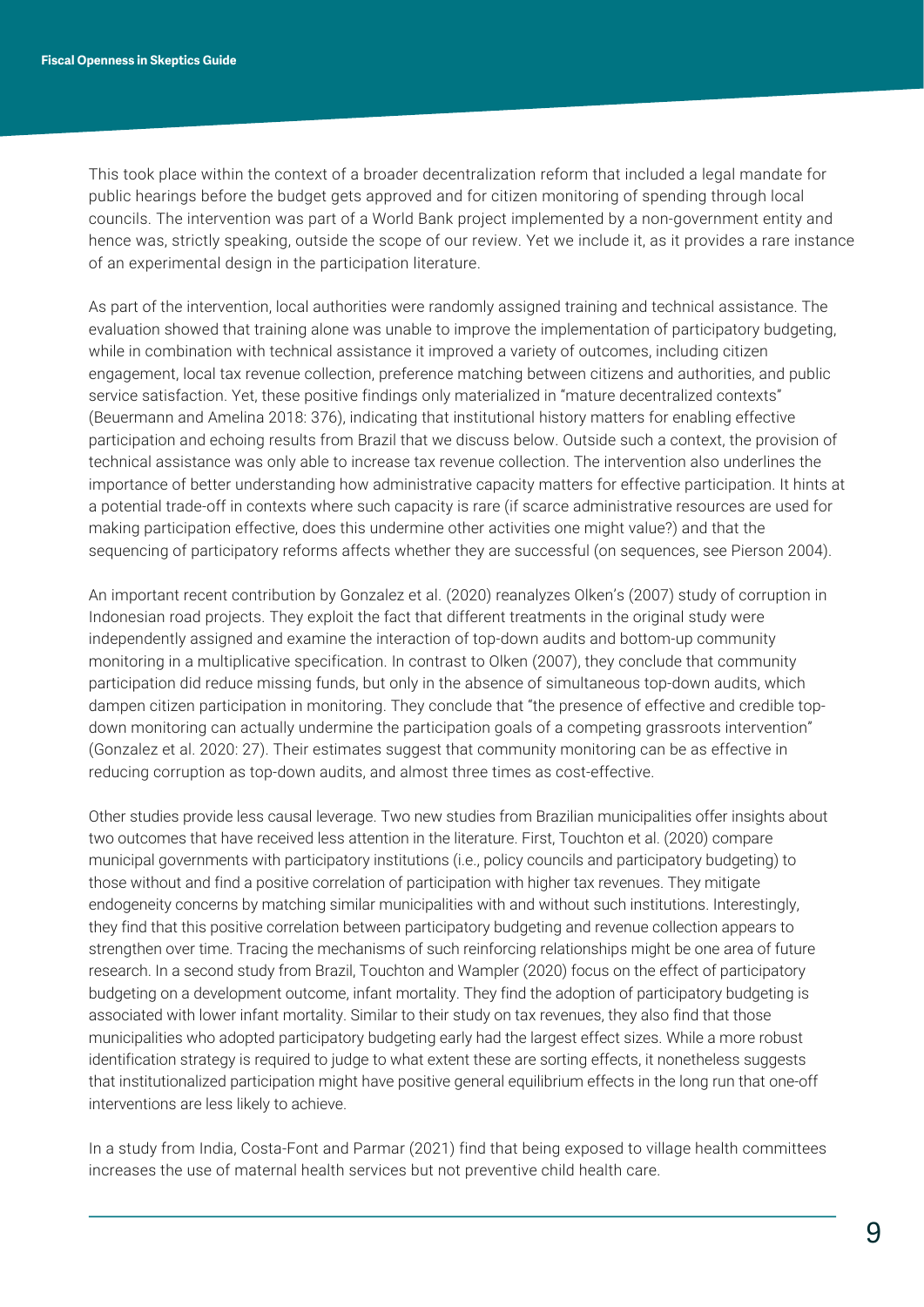They mitigate endogeneity concerns by comparing births taking place before and after the reform. Importantly for our review, these committees develop health plans that have an impact on resource allocation. The study hints at spatial heterogeneity with larger villages and villages closer to district headquarters showing larger effect sizes. How such inequities can be addressed in low-capacity contexts might be subject to further research.

Further studies from the US (Calabrese et al 2020; Hagelskamp et al. 2020; Karner et al. 2019; Shybalkina and Bifulco 2019) consider how participation relates to the distribution of allocations across neighborhoods, projects, or budget categories. Several studies from South Korea (Grillos 2017; Hong and Cho 2018; Jung 2021; No and Hsueh 2020) investigate the impact of participation on allocations and aggregate outcomes. The study by Grillos (2017) considers participatory budgeting as a multi-stage process and finds that povertyrelated bias stems from poorer neighborhoods being less likely to submit proposals. In contrast, Hong and Cho (2018) find that budget allocations for surveillance cameras were larger for low-income neighborhoods when the budget was decided through participatory rather than bureaucratic mechanisms. They also hint at a potential equity-effectiveness trade-off. Jung (2021) finds a positive association of participatory budgeting with measures of fiscal sustainability and administrative efficiency for municipal governments. Additionally, No and Hsueh (2020) highlight the importance of inclusive organizational structures for redistributive effects of participatory budgeting to materialize.

Finally, Saguin (2018) provides evidence from a community-driven development project in the Philippines. The study finds no impact on the poor's access to social services, their likelihood to participate in community activities, or their sense of solidarity. It does find a positive impact on per capita expenditure on the poor but points at the inability of the project to sustain participation by poorer citizens ultimately leading to elite control.

Overall, the review detects substantial growth in the literature on participation in budgeting. Among the themes that stand out, we note the reanalysis by Gonzalez et al. (2020), which fundamentally challenges one of Olken's (2007) central conclusions about the relative effectiveness of participation and transparency. Recent work also tackles important questions about the institutional and bureaucratic context into which reforms are introduced, the need to examine impacts in the long-run, and the sources of bias in participatory decision-making.

#### Revenues

Also welcome is new work linking open budgeting to revenue generation. Touchton et al. (2020), mentioned earlier, show that Brazilian municipalities that adopt participatory institutions collect more tax revenues. The study compares municipalities that created "policy councils" (where citizens can have a say on various aspects of local policy) and adopted participatory budgeting (devoting a share of the municipal budget to projects chosen by citizen assemblies) and municipalities that did not. Their estimates suggest municipalities collect 2.5 percent more tax revenues for each additional policy council they create, and an additional 16 percent when they adopt participatory budgeting, with that relationship becoming stronger over time. This suggests that the adoption of participatory institutions related to public policy and budgets can set off a virtuous cycle of good governance, with citizens paying more tax as they feel that they have a say in how governments spend public resources, and local governments collecting additional revenues to fund public services that citizens want.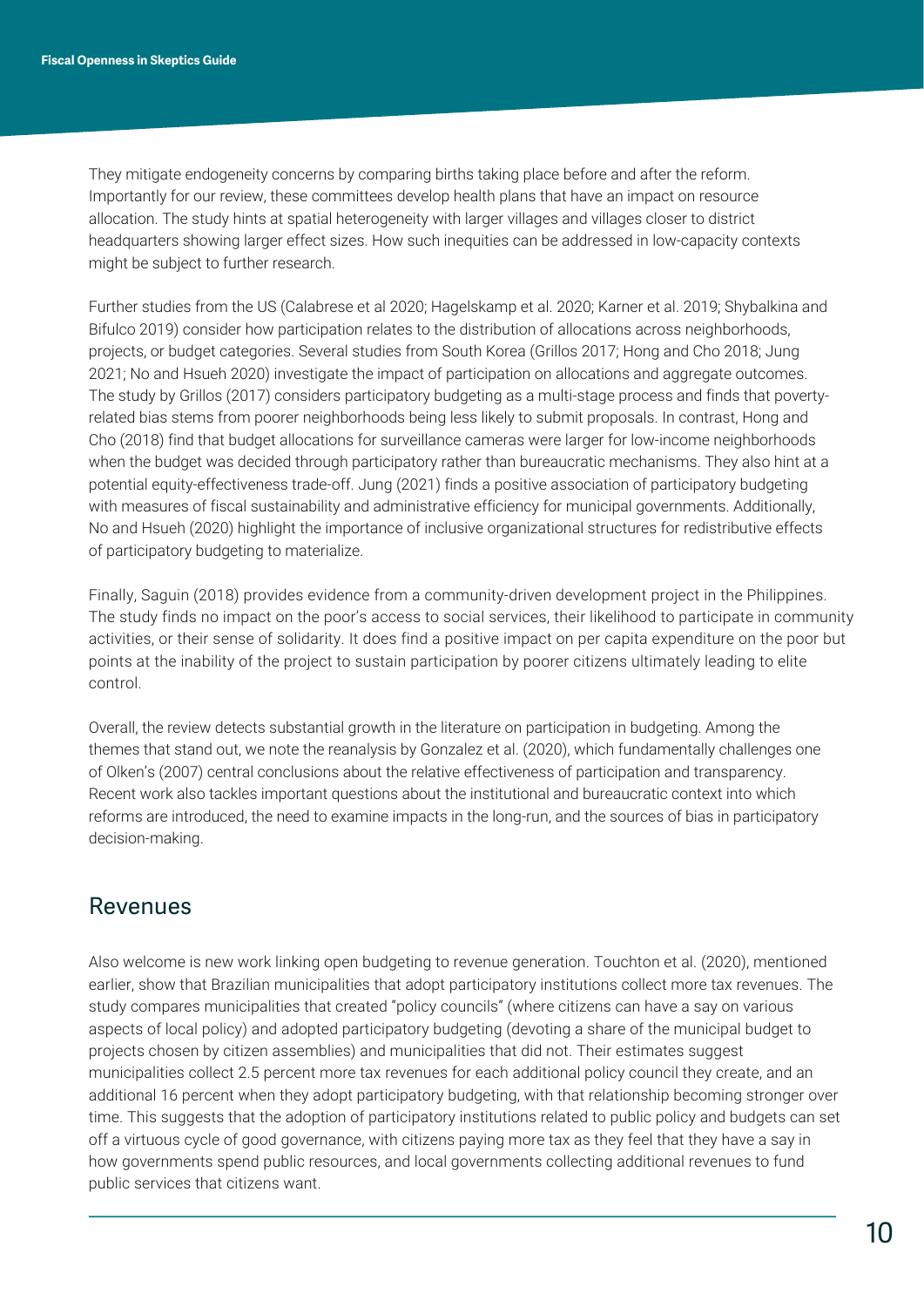The behavioral underpinnings of these findings are reflected in the results of an online survey experiment across 50 countries by Sjoberg et al. (2019). They find that "tax morale", which refers to citizens' willingness to voluntarily comply with taxes, increases when they are able to express their preferences on how governments should spend revenues, from 5.07 to 5.23 on a scale from 1 to 8 (p. 10). This study also stands out due to its geographic coverage. The results hold across this diverse sample including all continents.

While our focus has been on the effect of transparency or participation as independent variables, an inversed causal path is also worth considering. One area that illustrates this relates to revenues. Even though outside the scope of our review, Weigel (2020) provides evidence that a state's attempt to tax citizens might induce participation. He found that in a Congolese city, in a treated neighborhood (i.e., where a door-to-door property tax collection campaign took place) not only did tax compliance go up, but citizens also increased their participation (by attending town hall meetings or submitting evaluations of government performance). This links to work reviewed above, pointing to a potential positive spiral of increased taxation capacity and participation even in contexts where state capacity is weak. Future research might explicitly focus on such reciprocal processes and trace their emergence with a focus on sequences and self-reinforcing processes (see Pierson 2004).

#### **Procurement**

Public procurement of goods, services, and public works accounted for US\$11 trillion of government spending across the world in 2018, equivalent to 12 percent of global GDP (Bosio and Djankov 2020). It is also an area that is frequently exploited for corruption (Rose-Ackerman and Palifka 2016). Hence, research looking at how open governments are with this specific type of expenditure, and what impacts more transparent procurement practices can have, is an especially welcome development in the recent fiscal openness literature.

Bauhr et al. (2019) examine procurement transparency in 30 European countries, drawing on more than 3.5 million government contracts awarded between 2006 and 2015, and look at how procurement transparency —both ex ante, during the call for tenders, and ex post, after the awarding of the contract—affects the risk of corruption. They measure the latter by noting whether contracts are awarded to a single bidder, even when markets are competitive. They show that more disclosure, especially during the call for tenders, improves horizontal accountability—monitoring by bidding firms—and reduces a contracting organization's share of contracts awarded on the basis of a single bid, therefore reducing the likelihood of corrupt behavior. As single bidder contracts are on average more expensive, their numbers suggest that publishing more complete information during the call for tenders could result in potential savings of several billions of Euros annually.

As noted above, Zamboni and Litschig (2018) find that in Brazil, a randomized increase in the annual audit risk reduced corruption in procurement. The increase in audit risk they examine has a sizable impact although it is only about one-fifth of the increase examined in Olken's (2007) field-defining study, suggesting that audits can contain corruption even with much lower audit probabilities. However, it is not clear to what extent this is attributable to the public release of audit information, as opposed to fear of detection and legal sanction, for instance. Finally, the study by Geradino et al. (2017), also mentioned above, cautions against unintended distortions in procurement where they induce organizations shift away from more transparent auctions towards less competitive direct contracting. This can in turn lead to a significant reduction in supplier competition and to a potential increase in prices of goods and services procured.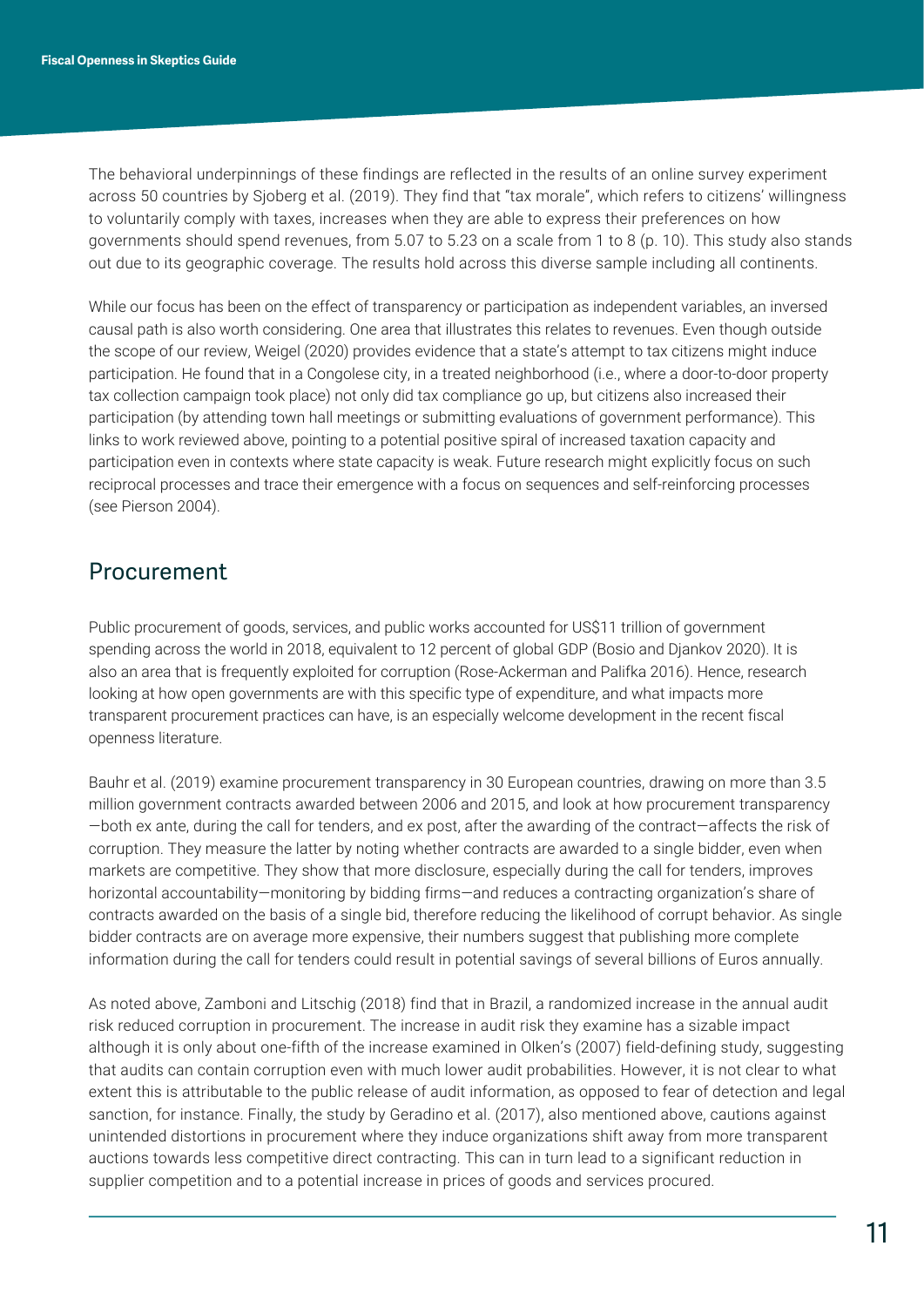Beyond the award of tenders and procurement procedures, in many countries there are widespread concerns about poor services when delivery is outsourced. A pilot study by Keefer and Roseth (2021) of a program providing school means in Colombia illustrates opportunities for research to examine this aspect. More work along these lines is required to assess the role of transparency and participation in ensuring outsourced services meet required standards.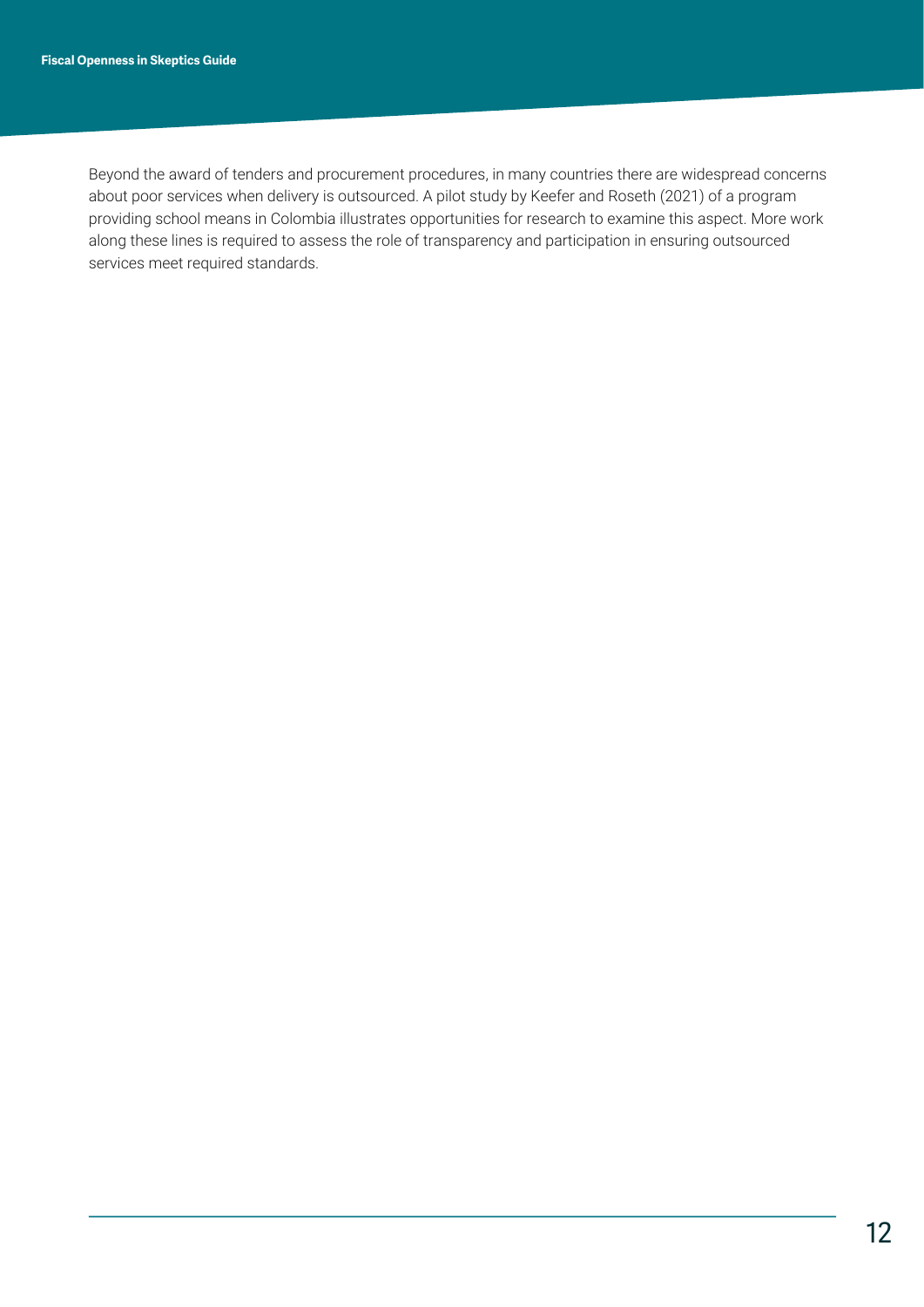## 4. Progress, stagnation, and next steps

Our review of recent research documents a vibrant and rapidly growing evidence base on the benefits of various elements of fiscal openness. In a short space of time, researchers have substantially increased the number of studies that can plausibly claim to identify causal effects, beyond the very small set of core results identified only a few years ago by de Renzio and Wehner (2017). The empirical context of research has also become much more geographically diverse, which is crucial for exploring the generalizability of findings in field-defining work by authors such as Ferraz and Finan (2008) and Olken (2007). Recent studies convincingly demonstrate that the power of audits travels well beyond the context of these initial studies. We also reported a growing number of studies of participatory budgeting that consider experiences beyond Brazil, where such practices were pioneered – although in this area most of the empirical work is correlational. In addition, we detected scholarly interest in previously neglected outcomes, notably revenues and procurement, including studies that identify causal effects (again from audits, on procurement). Overall, the study of the impacts of fiscal openness has become richer and more nuanced. The most well-documented causal effects are positive: lower corruption and enhanced accountability at the ballot box. The empirical case for open government in this policy area is rapidly growing in strength.

Nonetheless, there is plenty of scope to do more. Many aspects require substantial further investment to fully understand the impacts of fiscal openness and to design effective strategies to bring them about. While more causally identified evidence has been published or produced in a short space of time since the previous review, this evidence is very selectively targeted at a single, albeit important, component of fiscal transparency—ex post audits. In contrast, the pioneering work on Uganda by Reinikka and Svensson (2005, 2011) based on expenditure tracking surveys—linking improvements in the transparency of disbursements to local service delivery and education outcomes—appears not to have stimulated further publications in peerreviewed journals. This is surprising, given that such surveys continue to be widely used by practitioners across various countries (e.g., Sundet 2007, 2008). More collaborations between practitioners and researchers in this area might generate new insights. A differentiated approach to examining authorized allocations and actual expenditures remains particularly important in contexts where gaps between planned and actual delivery of services or projects are often substantial, as is the case in many developing countries (e.g., Williams 2017).

With regard to the study of participation, the focus has been on participatory budgeting, where governments provide citizens with opportunities to influence allocations of projects. Yet far less attention has been paid to participation at different stages across the budgeting process, such as legislative approval or execution. The relationship between external audits and social audits—where citizens undertake an audit of service delivery in their locality—appears an important omission, too, as do other possibilities for interaction between external auditors and citizens (Mendiburu 2020). In many instances, it is not clear to what extent and how findings on participation in local processes might translate to regional or national policymaking. Moreover, we also noted uneven growth in academic attention to specific examples, in particular New York City. Overall, then, knowledge on the impacts of fiscal openness also remains partial and compartmentalized. We conclude with some reflections on future directions.